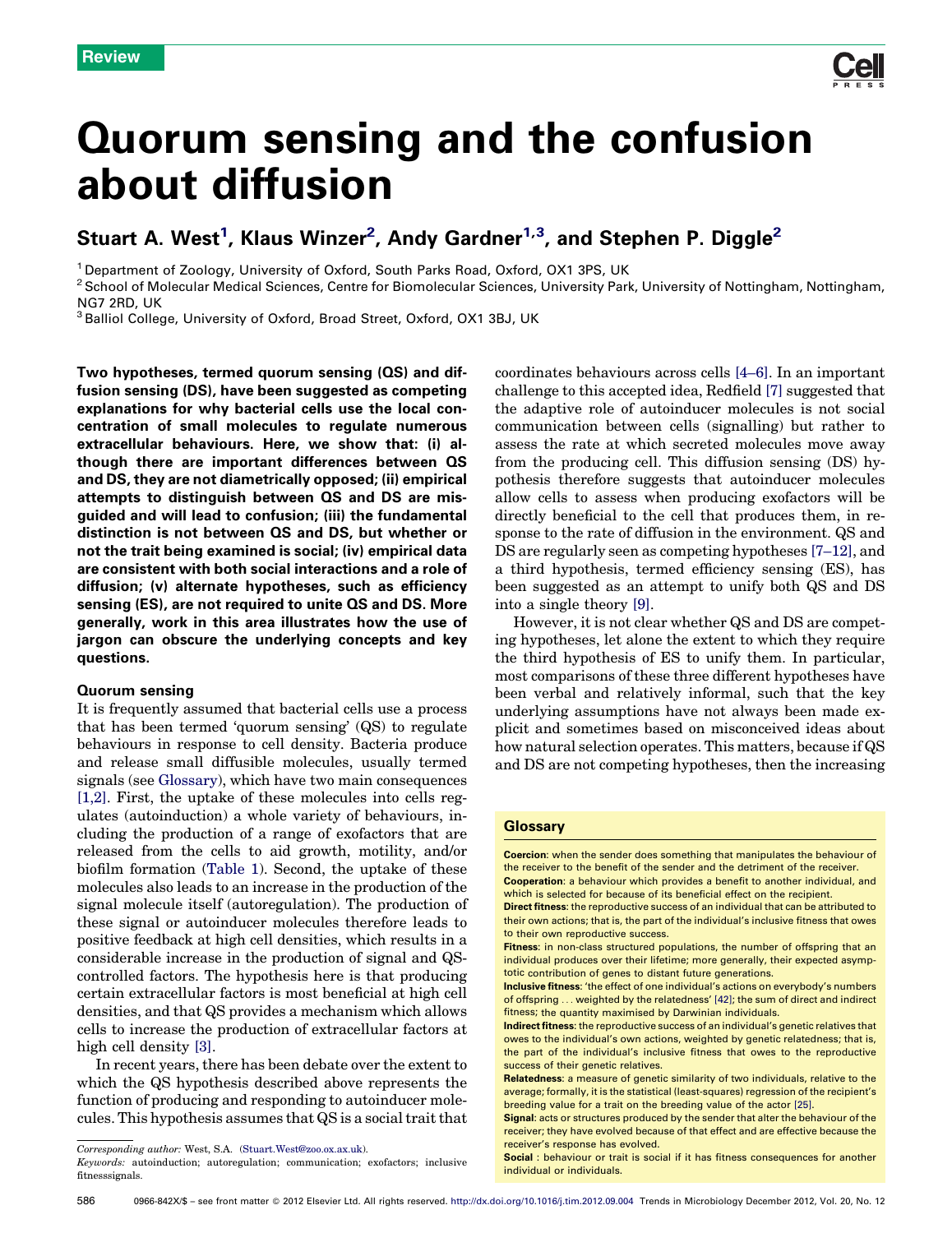# <span id="page-1-0"></span>Table 1. Traits controlled by quorum sensing

| <b>Trait</b>                                     | <b>Example organisms</b>                                   | <b>Type of QS</b><br>signalling <sup>a</sup> |
|--------------------------------------------------|------------------------------------------------------------|----------------------------------------------|
| Aggregation                                      | Yersinia pseudotuberculosis                                | <b>AHL</b>                                   |
|                                                  | Rhodobacter sphaeroides                                    | <b>AHL</b>                                   |
| Antibiotics                                      | Chromobacterium violaceum<br>Erwinia carotovora            | <b>AHL</b><br><b>AHL</b>                     |
|                                                  | Serratia spp. ATCC 39006                                   | <b>AHL</b>                                   |
| Bacteriocins, lantibiotics                       | Lactococcus spp.                                           | AIP                                          |
|                                                  | Lactobacillus spp.                                         | AIP                                          |
|                                                  | Carnobacterium piscicola                                   | AIP                                          |
|                                                  | <b>Bacillus subtilis</b><br>Enterococcus faecium           | AIP<br>AIP                                   |
|                                                  | Streptococcus thermophilus                                 | AIP                                          |
|                                                  | Streptococcus mutans                                       | AIP                                          |
| Biofilm formation and                            | Aeromonas hydrophila                                       | <b>AHL</b>                                   |
| maturation                                       | Burkholderia cenocepacia                                   | <b>AHL</b>                                   |
|                                                  | Pseudomonas putida<br>Serratia liquefaciens                | <b>AHL</b><br><b>AHL</b>                     |
|                                                  | Enterococcus faecalis                                      | AIP                                          |
|                                                  | Staphylococcus aureus                                      | AIP                                          |
|                                                  | Vibrio cholerae                                            | CAI-1, AI-2                                  |
| <b>Bioluminescence</b>                           | Vibrio fischeri<br>Vibrio harveyi                          | <b>AHL</b><br>AHL, AI-2                      |
| <b>Biosurfactant production</b>                  | Serratia liquefaciens                                      | AHL                                          |
| (aids motility)                                  | Serratia marcescens                                        | <b>AHL</b>                                   |
|                                                  | Pseudomonas aeruginosa                                     | AHL                                          |
| Competence                                       | Streptococcus pneumoniae<br>Enterococcus faecalis          | <b>CSP</b><br>AIP                            |
| Conjugation<br><b>Exoproducts (products</b>      | Erwinia carotovora                                         | <b>AHL</b>                                   |
| excreted from cells with                         | Erwinia chrysanthemi                                       | AHL                                          |
| a variety of functions)                          | Burkholderia cenocepacia                                   | <b>AHL</b>                                   |
|                                                  | Pseudomonas aeruginosa                                     | AHL, AHQ                                     |
|                                                  | Aeromonas salmonicida<br>Pseudomonas aureofaciens          | <b>AHL</b><br><b>AHL</b>                     |
| Exopolysaccharides                               | Pantoea stewartii                                          | <b>AHL</b>                                   |
| (polymers which protect                          | Pseudomonas syringae                                       | <b>AHL</b>                                   |
| from environmental                               | Vibrio cholerae                                            | CAI-1, AI-2                                  |
| stresses and can be a                            |                                                            |                                              |
| component of biofilms)                           |                                                            |                                              |
| Membrane vesicles<br>(packaging and              | Pseudomonas aeruginosa                                     | <b>AHQ</b>                                   |
| trafficking of toxins and                        |                                                            |                                              |
| small molecules)                                 |                                                            |                                              |
| Motility (e.g., swimming,                        | Yersinia pseudotuberculosis                                | <b>AHL</b>                                   |
| twitching, or swarming)                          | Burkholderia cenocepacia                                   | <b>AHL</b><br><b>AHL</b>                     |
|                                                  | Pseudomonas aeruginosa<br>Pseudomonas syringae             | AHL                                          |
|                                                  | Staphylococcus aureus                                      | AIP                                          |
|                                                  | Yersinia enterocolitica                                    | <b>AHL</b>                                   |
| Nodulation/symbiosis                             | Rhizobium leguminosarum                                    | <b>AHL</b>                                   |
| (nitrogen fixation which<br>benefits host plant) |                                                            |                                              |
| Sporulation                                      | <b>Bacillus subtilis</b>                                   | AIP                                          |
|                                                  | Clostridium perfringens                                    | AIP                                          |
|                                                  | Clostridium botulinum                                      | AIP                                          |
|                                                  | Clostridium acetobutylicum                                 | AIP                                          |
|                                                  | Clostridium sporogenes                                     | AIP                                          |
| Virulence                                        | Burkholderia mallei<br>Burkholderia pseudomallei           | AHL<br><b>AHL</b>                            |
|                                                  | Pseudomonas aeruginosa                                     | AHL, AHQ                                     |
|                                                  | Staphylococcus aureus                                      | AIP                                          |
|                                                  | Agrobacterium tumefaciens                                  | <b>AHL</b>                                   |
|                                                  | <b>Bacillus thuringiensis</b><br><b>Bacillus anthracis</b> | AIP<br>AIP                                   |
|                                                  | Clostridium perfringens                                    | AIP                                          |
|                                                  | Clostridium botulinum                                      | AIP                                          |
|                                                  | Enterococcus faecalis                                      | AIP                                          |
|                                                  | Listeria monocytogenes                                     | AIP                                          |

<sup>a</sup>Abbreviations: AHL, N-acylhomoserine lactone; AIP, autoinducing peptide (can be linear or cyclic); AI-2, autoinducer-2; AHQ, 2-alkyl-4-quinolone; CAI-1, (S)-3 hydroxytridecan-4-one; CSP, competence stimulating peptide [\[2,43\].](#page-7-0)

number of attempts to distinguish between them empirically will lead to conflicting and confusing results, which will hinder progress. Here, we address this potential problem, by examining the relationship among the QS, DS, and ES hypotheses. Our specific aims are to determine: (i) the extent to which QS and DS are competing or overlapping hypotheses; (ii) the fundamental empirical problems; and (iii) how ES links to QS and DS.

# Evolutionary theory and QS

In much of the earlier literature it was assumed, either explicitly or implicitly, that QS had been selected for because it optimises growth or survival atthe population level [\[1,13\].](#page-7-0) However, this is not how natural selection works – individuals who behave for the good of the group or species can be exploited and outcompeted by more selfish individuals [\[14–16\]](#page-7-0). Instead, evolutionary theory predicts that natural selection will lead to organisms that appear as if they were designed to maximise their inclusive fitness [\(Box](#page-2-0) 1). This formalises how an individual can increase the frequency of their genes in future generations, either by increasing their own reproductive success (direct fitness) or else by increasing the reproductive success oftheir genetic relatives who carry copies of the same genes (indirect fitness) [\[17,18\]](#page-7-0). Consequently, theory predicts that individuals should behave in ways that benefit themselves and/or their relatives.

To clarify how natural selection acts on a specific trait, it is often useful to produce a mathematical model. The advantage of a mathematical model, as opposed to a verbal argument, is that it forces one to formalise an argument, and hence make clear the underlying assumptions. This emphasises that testing the assumptions of a model is as important as testing the predictions. In 2001, Brown and Johnstone [\[4\]](#page-7-0) modelled the evolution of QS, considering how natural selection would influence both the production and the response to autoinducer molecules. Their model built upon and used methodology developed in the extensive theoretical and empirical literature on the evolution of cooperation and signalling [\[19–24\]](#page-7-0). We will examine this model in some detail, as it provides an excellent framework for the issues that we need to cover.

# Assumptions and implications

Brown and Johnstone's [\[4\]](#page-7-0) model made four key assumptions that are relevant here:

- 1. The production of autoinducer molecules is costly to the cells that produce them.
- 2. The production of exofactors is costly to the cells that produce them.
- 3. The production of exofactors provides a benefit to the local 'social group' of interacting cells. The social group includes the actor and, depending upon parameter values, can be of any size, from unity (just the actor on their own) to very large.
- 4. The benefit of producing exofactors can vary with the number of cells in the social group. Although this variation could in principle take any form, for simplicity it is assumed that the fitness benefit from exofactors increases with higher cell density. The number of cells in the social group is defined according to the local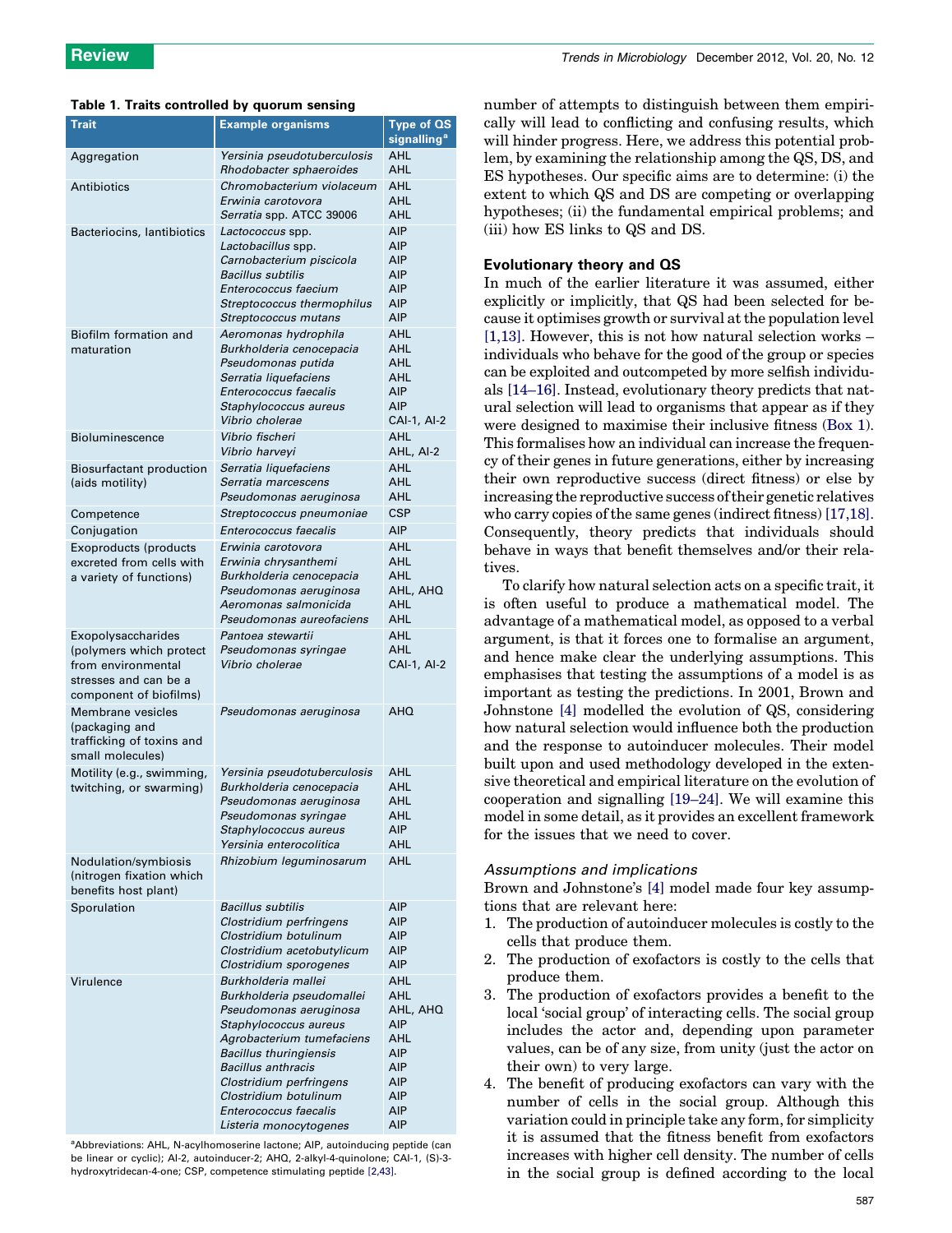# <span id="page-2-0"></span>Box 1. Natural selection and fitness

Darwin's [\[44\]](#page-8-0) theory of natural selection provided an explanation for the empirical fact that organisms appear as if they were designed to fit the environments in which they live (adaptation). His theory can be summarised as follows:

- 1. Character variation: individuals within a population vary in characters such as morphology, physiology, and behaviour.
- 2. Fitness variation: variation in characters can lead to variation in the ability of individuals to survive and produce offspring.
- 3. Heritable variation: some of this variation in characters is heritable. For example, offspring tend to resemble their parents more than other members of the population.
- 4. Natural selection: as a result of points 1–3, individuals with certain characters will tend to have more offspring than others, and these characters will accumulate in the population.
- 5. Organism design: as a result of point 4, organisms will appear as if they have been designed to maximise the number of offspring successfully produced (reproductive success or 'fitness').

Darwin's theory was unified with Mendelian genetics by Fisher [\[17\].](#page-7-0) When Darwin formulated his idea he had no knowledge of the mechanism of heredity. Fisher showed how natural selection could be described by changes in gene frequencies. He showed that genes associated with greater individual fitness will increase in frequency and that this would lead to an increase in mean fitness, such that individuals would appear as if they had been designed to maximise

population density at the scale over which social interactions take place. Consequently, if cells do not interact, then the group size is one, whereas if cells do interact, then the group size is  $>1$ , and the trait being examined is social.

Three points should be noted from these assumptions. First, assumptions 2 and 3 imply that the production of exofactors could be a cooperative social behaviour, where the cost is paid by the individual (assumption 2), and the benefit is shared among the individuals in their social group (assumption 3). Second, assumption 3 makes clear that the modelled process can be either social or non-social. That is, QS could involve both direct and indirect fitness consequences (QS is social, with interactions between cells), or only direct fitness consequences (QS is non-social, and cells only interact with themselves). Put another way, if the size of the social group (assumption 4) is one cell, then trait is not social, and will evolve purely in response to the direct consequences.

Third, by varying the form of the benefit function in assumption 4, the fitness benefit from producing exofactors can be varied. This allows a range of biological complexities to be incorporated, such as non-linear returns from exofactors, diffusion, convection, decay, and degradation [\[9\]](#page-7-0). Note that the purpose here is not to hide the complexity of the environmental factors that may be important but rather to emphasise that from a functional perspective, we are interested in how they lump together. Indeed, an important issue is how the shape of the fitness benefit varies across environments or species, in response to the multitude of factors that could be important, and if/how cells respond to this.

It is important here to distinguish our discussion of this formal evolutionary model of QS, from the kind of verbal descriptions that are sometimes given in the literature. First, as discussed above, no assumption is made that the purpose of QS is to optimise growth at the population level their fitness. As Darwin had done before him, Fisher focused upon the number of direct descendants produced by individuals (reproductive success or reproductive value) as the measure of fitness.

Hamilton [\[18,45\]](#page-7-0) extended Fisher's work to show that the general description of Darwinian fitness was what he termed inclusive fitness and not reproductive success. Fisher's [\[17\]](#page-7-0) formalisation of natural selection focused upon how a gene influences their transmission to the next generation via the direct reproductive success of the individual in which they are in. Hamilton [\[18\]](#page-7-0) realised that this did not provide a general description of natural selection, because genes can also alter their frequency in the next generation by influencing the reproductive success of other copies of that gene in other individuals. He showed that natural selection will lead to individuals that appear as if they were designed to maximise their inclusive fitness, which sums the consequences of their actions both for themselves (direct fitness) and for their relatives (indirect fitness), with the consequences for relatives being weighted by the extent to which they share genes in common with the actor (relatedness). To put it another way, if we were to ask 'what kind of organism would we expect natural selection acting on genes to produce?', then the answer is 'organisms that behave as if they are trying to maximise their inclusive fitness' [\[46,47\].](#page-8-0) The beauty of this is that it takes evolutionary theory based on gene dynamics and translates it into a theory about how individuals behave, which is what empirical workers can observe.

– instead the population level consequences follow from an evolutionary model. Second, we do not assume that only cell density matters – instead, because they would influence the fitness return from producing exofactors, a variety of environmental factors could be important [\[9\].](#page-7-0) Third, QS does not have to be social – this depends upon whether cells can utilise the exofactors produced by other cells (i.e., is the social group size  $>1$ ?).

# Predictions

Brown and Johnstone [\[4\]](#page-7-0) developed a general model that did not assume specific functions for the different relationships above, but then showed results for the simplest case. They considered the consequences of variation in two parameters: the average genetic relatedness between individuals in a social group  $(r)$  [\[25\]](#page-7-0) and the size of the social group. Relatedness is a statistical concept, describing the genetic association between social partners – in the simplest case, if  $N$ unrelated lineages (clones) mix equally in an area, then average relatedness will be  $r = 1/N$ , which comes from the average of individuals being related by  $r = 1$  to their clonemates, and  $r = 0$  to the individuals in the other lineages [\[26\]](#page-7-0).

Brown and Johnstone's aim was to predict the evolutionarily stable strategy (ESS) level of autoinducer and exofactor production, which cannot be beaten by any other strategy. They found three main results:

- 1. The ESS levels of autoinducer and exofactor production per cell both increased with larger social groups. This is because the benefit of producing exofactors was assumed to increase with the size of the social group (assumption 4).
- 2. The ESS level of exofactor production per cell increased with higher relatedness between interacting bacteria [\(Figure](#page-3-0) 1a). This is because greater levels of cooperation are expected between closer relatives.
- 3. The ESS level of autoinducer production per cell showed a domed relationship with relatedness [\(Figure](#page-3-0) 1b). At high relatedness, there is a shared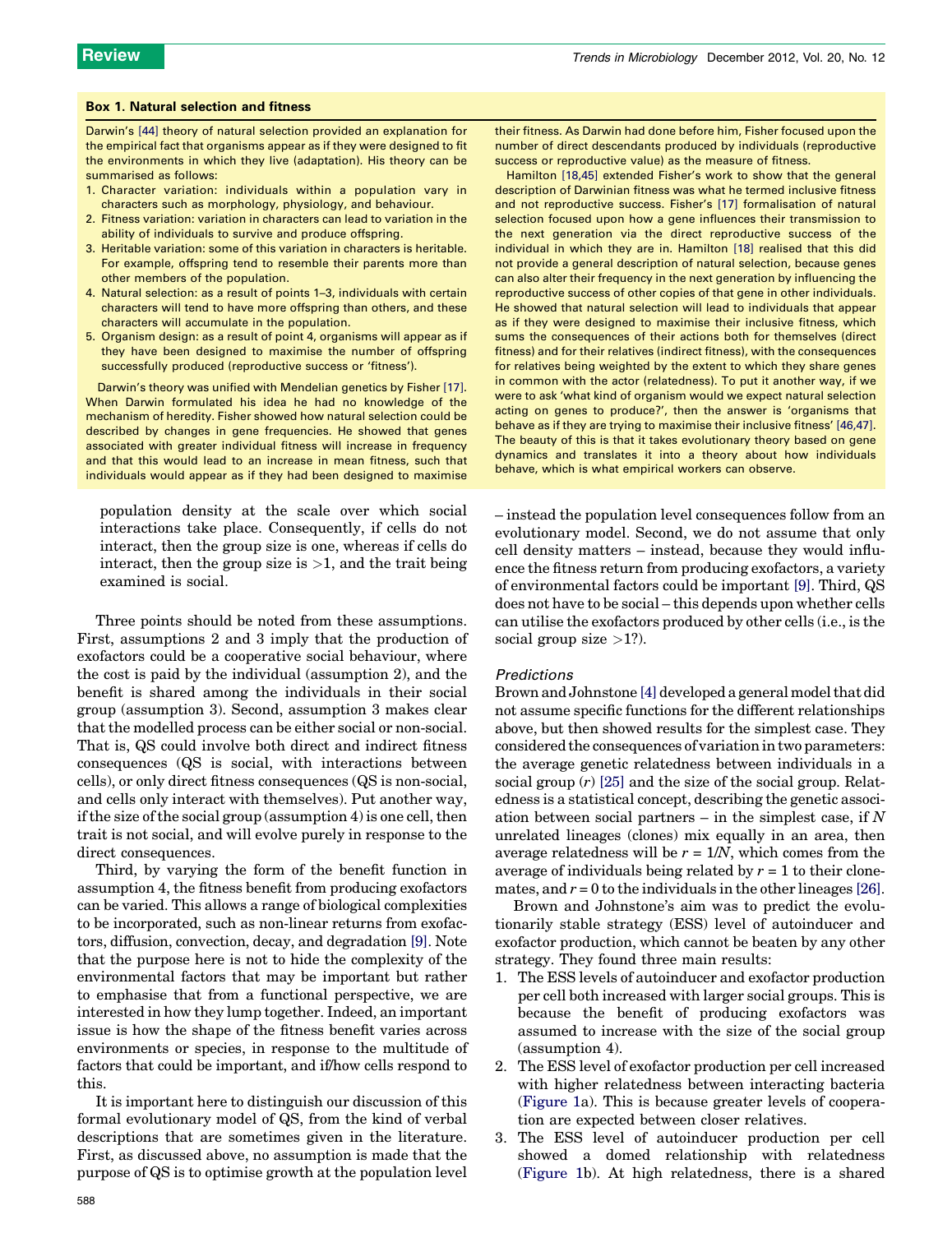<span id="page-3-0"></span>

Figure 1. The predictions of Brown and Johnstone's theoretical model. (a) The evolutionarily stable strategy (ESS) level of exofactor production increases with increasing relatedness (r), because the inclusive fitness benefits of cooperation are maximal at high relatedness and minimal at low relatedness. (b) The ESS level of an autoinducer (signal) molecule shows a dome-shaped function with relatedness. At low relatedness there is little inclusive fitness benefit to the cooperative production of exofactors. At high relatedness there is little conflict, thus cheap signalling is favoured to coordinate cooperation, whereas at intermediate relatedness cooperation is worthwhile, yet there is also a selection to increase the cooperation of others. Note that relatedness here measures the relativeness to the social group, which includes the focal actor (termed 'whole group' relatedness) and not relatedness to the other members of the group (termed 'others only' relatedness) [\[48\]](#page-8-0). Consequently, for example,  $r = 1$  could correspond to a cell interacting with either only clone-mates or only itself.

interest in the cooperative production of exofactors and cheap signalling to coordinate this. Specifically, the minimum level of signalling that is required to be detected will be favoured. At low relatedness, there is no selection for cooperative production of exofactors, and hence no selection for signalling to coordinate this. With intermediate relatedness, there can be selection to cooperatively produce exofactors, but it is in the individual's interest to produce lower levels of exofactor than the other local cells (because  $r < 1$ ). This favours higher levels of autoinducer production, in an attempt to manipulate competitors to produce more exofactors, which in turn leads to the autoinducers being increasingly ignored. This is termed competitive devaluation of signal strength.

Three points should be noted from these results. First, the highest level of exofactor production is favoured when social groups are clonal, such that  $r = 1$  (Figure 1a). In this extreme special case, cells should behave as if they are maximising the growth of their social group [\[27\]](#page-7-0). This is because when  $r = 1$  an individual values the growth and reproduction of any other cell in the group as much as they value their own growth and reproduction. This means that all the cells in a social group will 'agree' on how best to maximise their inclusive fitness, and hence behave as if they were a single, multicellular organism with a unity of purpose. Because  $r = 1$  will not always hold, it is incorrect to think of bacterial populations in general as multicellular organisms that maximise population survival.

Second, although a lower relatedness leads to lower production of exofactors, appreciable production of exofactors can still be favoured when relatedness is relatively low (i.e.,  $r < 1$ ; Figure 1b). Third, the production of autoinducers to coordinate exofactor production can also be favoured in non-clonal populations. Indeed, an intermediate relatedness can even favour a greater amount of costly signalling (Figure 1b).

### Diffusion sensing as an alternative to QS

In 2002, Redfield [\[7\]](#page-7-0) challenged the idea of QS and suggested an 'alternative' explanation of DS for why autoinducers would be used to control the production of exofactors, Redfield's argument was based around four points.

- 1. The acceptance of QS in the microbiological literature was based upon: an assumption that cells behave for the good of the group; and a lack of empirical evidence that the production and response to autoinducers is a social trait.
- 2. ''[B]ecause bacterial populations are rarely clonal'' (i.e.,  $r < 1$ , 'cheats' who do not produce or respond to signal would invade [\[7\].](#page-7-0) Hence, using autoinducers to socially control the production of exofactors would not be evolutionarily stable.
- 3. The production of both autoinducers and exofactors could be for purely direct fitness benefits to the cell producing them.
- 4. A direct benefit of producing autoinducers could be to assess the rate at which secreted molecules would move away from the cell that produced them. This measurement of the diffusion rate would allow cells to avoid producing costly exofactors in situations where they would diffuse away before the benefit could be obtained.

Redfield's [\[7\]](#page-7-0) paper led to the idea that DS is an alternative and competing hypothesis to QS. However, this perspective is incorrect and can lead to confusion. To illustrate this, it is useful to compare the formal QS theory described in the previous section with the points made by Redfield.

Redfield's [\[7\]](#page-7-0) first point was correct at the time but not anymore. The wider microbial literature on QS had generally presumed that if a behaviour was in the best interests of the bacterial population, then it would be straightforwardly favoured by natural selection. However, although this was true in the verbal explanations of QS that had dominated the microbial literature, clonality is not required to favour QS, or signalling more generally, as illustrated by Brown and Johnstone's [\[4\]](#page-7-0) model which had been published in the previous year. It was also true at the time, that the "quorum-sensing hypothesis rests on very weak foundations'' [\[7\]](#page-7-0), because there had been no empirical work testing whether QS was social. However,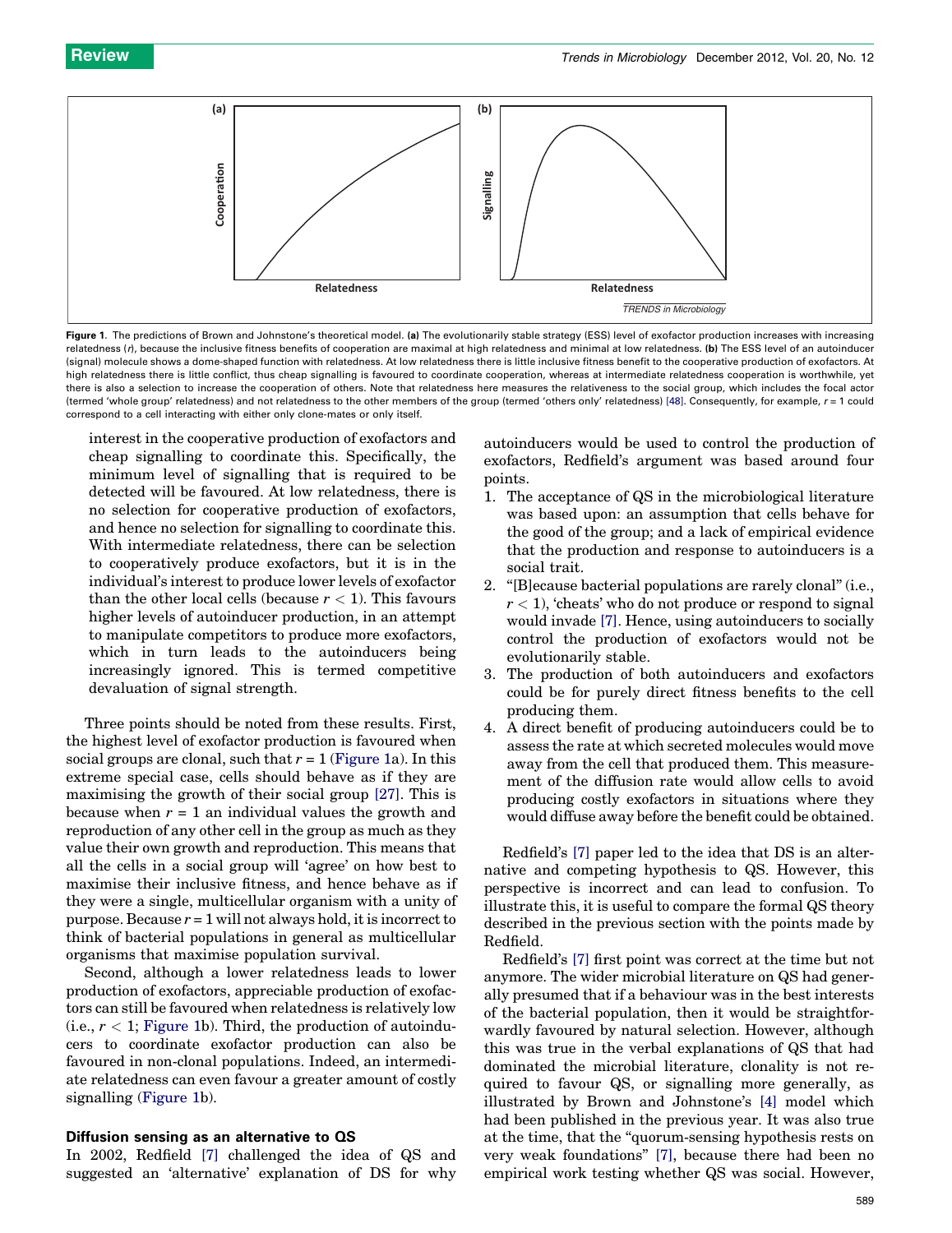<span id="page-4-0"></span>other exofactors had been examined [\[28\]](#page-7-0) and, since then, relevant empirical work has been carried out, which we discuss below.

Redfield's [\[7\]](#page-7-0) second point is incorrect. As shown by Brown and Johnstone's [\[4\]](#page-7-0) model, appreciable signalling and cooperation can still be favoured in mixed (non-clonal) populations where  $r < 1$  ([Figure](#page-3-0) 1). Indeed, higher levels of costly signal can actually be favoured atintermediate levels of relatedness [\(Figure](#page-3-0) 1b). This is further supported from numerous theoretical and empirical studies on animals, where cooperation and signalling is favoured between individuals that are not clone-mates [\[19,20,23\]](#page-7-0). Indeed, arguably the most extravagant animal signals are those involved in sexual selection, such as tails of peacocks, which are for signalling between unrelated individuals.

Related to this second point, Redfield [\[7\]](#page-7-0) also argued that if the accepted explanation for QS was true, then selection would favour cheats, which did not produce or respond to signal, but that there was no empirical evidence for such cheats. However, since then, such cheats have been discovered in a both natural systems and laboratory cultures (Table 2).

Redfield's [\[7\]](#page-7-0) third point is correct, in that the production of autoinducers and exofactors could have direct benefits, but this does not pose a problem for the QS hypothesis. Specifically, the fact that exofactors could have direct benefits was already explicitly assumed with QS. As made clear in assumption 3 of Brown and Johnstone's [\[4\]](#page-7-0) model, the benefits of exofactor production are shared between all members of a social group, including the producing cell.

Instead, the key point with Redfield's [\[7\]](#page-7-0) suggestion was that she was suggesting the extreme end point of the continuum of social group size,where the size ofthe social group is fixed at one cell, such that there are no indirect consequences for other cells. Although this scenario is allowed for by Brown and Johnstone's [\[4\]](#page-7-0) model, both they and other authors were focusing on the scenario where the size of the social group is greater than one cell, and the benefit of producing exofactors increases with population density.

Redfield's [\[7\]](#page-7-0) fourth point is correct, in that autoinducers can provide information about diffusion rates. However, it is incorrect to imply that this is purely a direct benefit, because diffusion will also have a strong influence on the social or indirect fitness consequences of producing exofactors. Specifically, the diffusion rate will influence the relationship between the amount of exofactors produced and the fitness benefit provided to the social group (assumption 3 of Brown and Johnstone's model) [\[29\].](#page-7-0) Furthermore, this relationship will be influenced by other environmental factors, and not just diffusion, such as convection, degradation, and decay [\[9\]](#page-7-0).

# QS versus DS?

The above discussion makes it clear that it is incorrect to see DS and QS as competing hypotheses. Primarily, DS and QS are not competing hypotheses because: (i) viewing DS and QS as competing hypotheses is based upon a mischaracterisation of what would be required for QS to be stable; and (ii) diffusion is likely to be importantin many scenarios, irrespective of whether or not QS is a social trait. Indeed, the DS scenario envisaged by Redfield [\[7\]](#page-7-0) is a special case of Brown and Johnstone's [\[4\]](#page-7-0) model, where the social group comprises only one cell, and hence there are no social (indirect) consequences of producing autoinducers and exofactors.

Conceptualising DS and QS as competing hypotheses will impede research in at least three ways. First, because both density and diffusion could be important in the same system, attempts to carry out empirical work that distinguishes between QS and DS could be a fruitless waste of time or be forced into misleading conclusions. For example, a study on Streptococcus pneumoniae elegantly tested the assumptions of both QS and DS, finding that the benefits of exofactor production were shared socially between cells (assumption 3 of Brown and Johnstone's QS model, and in contradiction to Redfield's DS hypothesis), but also that diffusion rates mattered (the fourth point of Redfield's DS argument, but also consistent with QS) [\[12\].](#page-7-0) Although these results were taken as strong support for the DS hypothesis, and against the QS hypothesis, they actually show that both are at play, with a social trait where diffusion matters. A study on quorum size in Pseudomonas syringae on leaf surfaces also suggests that both the social environment (cell density) and diffusion rate (water availability) matter [\[10\]](#page-7-0).

| ---- -------------- -- ------ |                                                |                         |             |  |
|-------------------------------|------------------------------------------------|-------------------------|-------------|--|
| <b>Organism</b>               | <b>Isolated from</b>                           | <b>Mutated QS genes</b> | <b>Refs</b> |  |
| Pseudomonas<br>aeruginosa     | Trachea, urinary tract, wound                  | lasR                    | [49]        |  |
|                               | Urinary tract infection                        | $r h$ IR                | [50]        |  |
|                               | Pneumonia, bacteremia, swimming pools          | lasR                    | $[51]$      |  |
|                               | Cornea (microbial keratitis)                   | lasR, lasl, rhlR        | [52, 53]    |  |
|                               | Wound, urinary and respiratory tract           | lasR, rhIR              | $[54]$      |  |
|                               | Mechanically ventilated patients               | lasR, rhIR              | [32, 55]    |  |
|                               | Cystic fibrosis lung                           | lasR, lasl, rhll, pgs   | $[56 - 58]$ |  |
|                               | Evolution selection experiments in test tubes  | lasR, pgsR              | [31, 38]    |  |
| Staphylococcus                | Blood specimens, urine samples, wounds         | agrA, agrC, agrB        | [59]        |  |
| aureus                        | Nasal cavities                                 | agrA, agrC              | [60]        |  |
|                               | MRSA from blood, wound, sputum, nasal cavities | agrA, agrC              | [61]        |  |
|                               | Bacteremia                                     | agr $(+$ or $-)$        | [62]        |  |
| Vibrio cholerae               | Epidemic and environmental strains             | hapR                    | [63]        |  |
| <b>Bacillus cereus</b>        | Laboratory strain collections                  | plcR                    | [64]        |  |

Table 2. Examples of naturally arising 'cheats'<sup>a</sup>

<sup>a</sup>The majority of strains isolated are mutants that do not respond to signal (*lasR, rhlR, pqsR, agrC, and plcR), rat*her than not produce signal (*lasI, rhlI,* and *agrB*) or posttranscriptionally regulated genes involved in a QS response (hapR).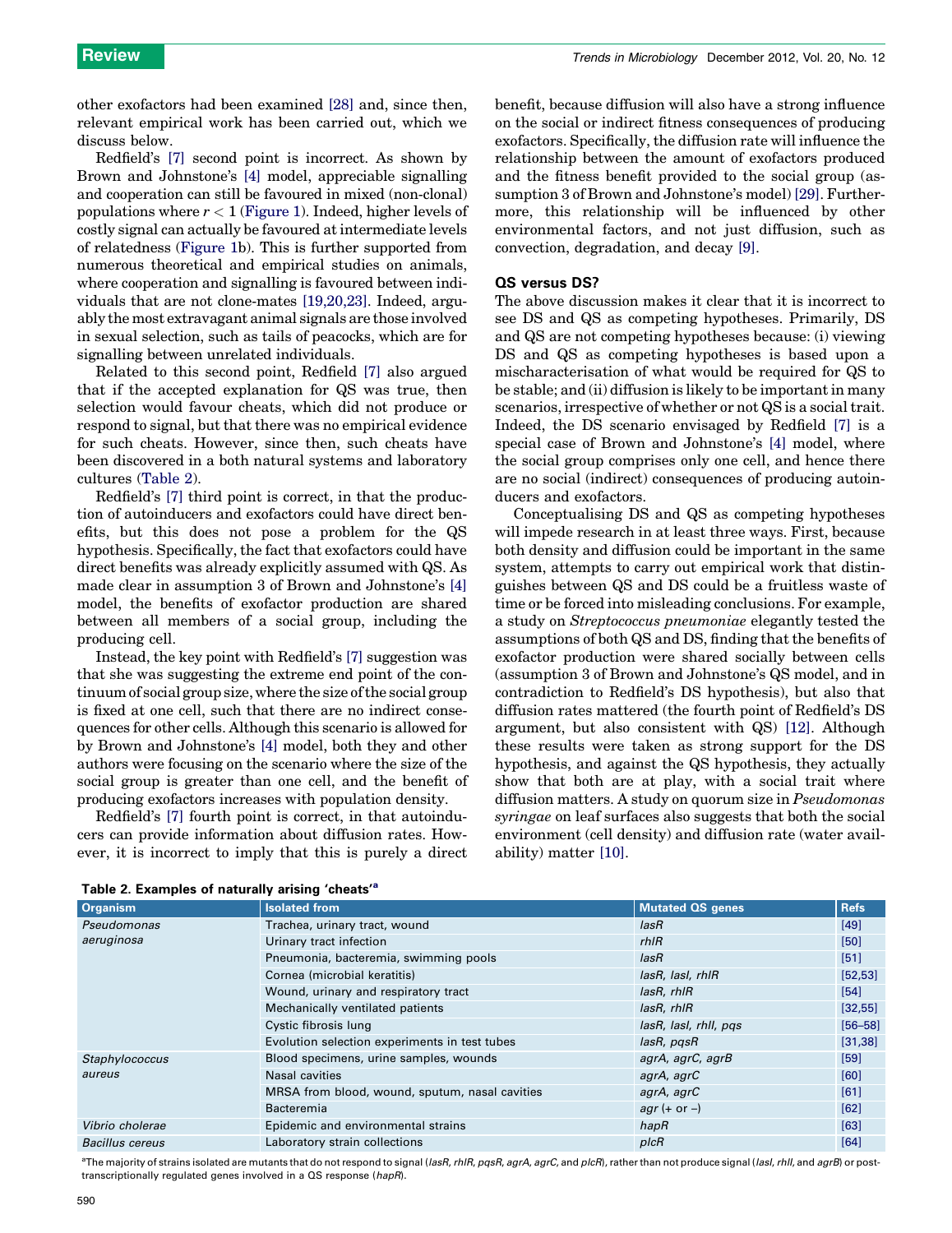

Figure 2. Testing whether quorum sensing (QS) is social in Pseudomonas aeruginosa, when infecting burn wounds of mice. (a) Infections initiated with the QS wild type grew to higher densities than those initiated with the *lasR* mutant that does not respond to a signal [\[39\]](#page-8-0). (b) When infections are initiated with a mixture of the QS wild type and either the lasR mutant that does not respond to signal, or the lasl mutant that does not produce signal, the mutant increases in frequency over time [\[33\].](#page-7-0) Taken together, these results show that QS provides a benefit at the group level, which can be exploited by cells that do not QS.

Second, data that support the DS hypothesis could naively be interpreted as posing a problem for the social QS hypothesis, and data supporting the QS hypothesis could naively be seen as posing a problem for the DS hypothesis. However, both of these conclusions would be incorrect: the existence of apples does not disprove the existence of oranges. For example, the observation that: (i) diffusion matters [\[10,12\]](#page-7-0) does not mean that the production and response to autoinducers is not social; (ii) autoinducers control 'private goods' formation, such as nutrients from the internal metabolic breakdown of adenosine, and which provide purely direct (not social) benefits [\[3,11\],](#page-7-0) does not mean that the exofactors produced in response to QS are not social; (iii) exofactors are social [\[12,30–33\]](#page-7-0) or that population density matters [\[3\]](#page-7-0) does not mean that diffusion does not matter. Overall, we suspect that it is highly likely that both the diffusion rate and the social environment influence the benefit of producing and responding to autoinducers (i.e., that both apples and oranges exist) [\[9,29,34,35\].](#page-7-0)

Third, viewing DS and QS as competing hypotheses obscures the most important underlying questions. Specifically, rather than searching for predictions to differentiate between two potentially overlapping hypotheses, it is more useful to distinguish what the key questions are from a more general perspective.

#### A social trait?

From an evolutionary perspective, the most fundamental question regarding autoinducers and exofactors is whether they are social traits. Put simply, are the benefits of producing exofactors shared with other cells, or do they simply flow back to the cell that produced them? The traditional QS view rests upon the assumption that they are, whereas Redfield [\[7\]](#page-7-0) pointed out that they need not be. Despite the fact that it is more than 10 years since Brown and Johnstone [\[4\]](#page-7-0) clarified the key assumptions, and 10 years since Redfield [\[7\]](#page-7-0) pointed out the need for these assumptions to be tested, there is still a shocking lack of empirical work addressing this question.

The first step in testing whether a microbial trait is social is to examine whether the relative costs and benefits of the trait vary with the social environment [\[26\]](#page-7-0). Specifically, if exofactors are shared socially between cells, then

we predict that: (i) populations of cells that produce both autoinducers and exofactors (wild type) should grow better than populations of mutants that either do not produce or respond to autoinducers; (ii) when grown in mixed populations, mutants that either do not produce, or do not respond to autoinducers, should be able to exploit cells that do (i.e., they should be able to 'cheat'), and hence increase in frequency. If the benefit of exofactors flowed only to the cell that produced them, and was not social, we would make the first prediction, but not the second. Analogous predictions have been used to test whether exofactors not controlled by QS, such as siderophores, are social [\[36\]](#page-8-0).

These predictions have been tested in two bacterial species: the opportunistic pathogen *Pseudomonas aerugi*nosa, and the usually commensal, but sometimes pathogenic, S. pneumoniae. Data on these species have supported the QS hypothesis by showing that the production of autoinducers and exofactors are indeed social traits in test tubes [\[12,31,37,38\]](#page-7-0) and, in P. aeruginosa, also during acute and chronic infections of mice [\[33,39\]](#page-7-0) and in the lungs of mechanically ventilated patients [\[32,40\]](#page-7-0). In each case, QS mutants (cheats) were worse at growing in monoculture, but were able to exploit QS cooperators, and hence increase in frequency when grown in mixed cultures (Figure 2). In [Box](#page-6-0) 2, we discuss some of the ways that this empirical work needs to be extended, especially to more natural systems.

# QS versus DS versus ES?

Hense *et al.* [\[9\]](#page-7-0) regarded DS and QS as "competing evolutionary hypotheses'' and developed another hypothesis, which they termed efficiency sensing (ES), in an effort to provide unification. Hense et al. [\[9\]](#page-7-0) made two arguments that are relevant here. First, that sensing occurs in a complex environment, where a multitude of factors could be important, such as density, diffusion, convection, decay, and degradation. We agree completely. From a semantic perspective, terms such as QS and DS emphasise single factors and can hence underplay the complexity of the real world. However, although the term ES might better represent this complexity, we think that the term QS is already in such widespread use that it is better to acknowledge the underlying complexity, rather than replace QS with ES [\[41\]](#page-8-0).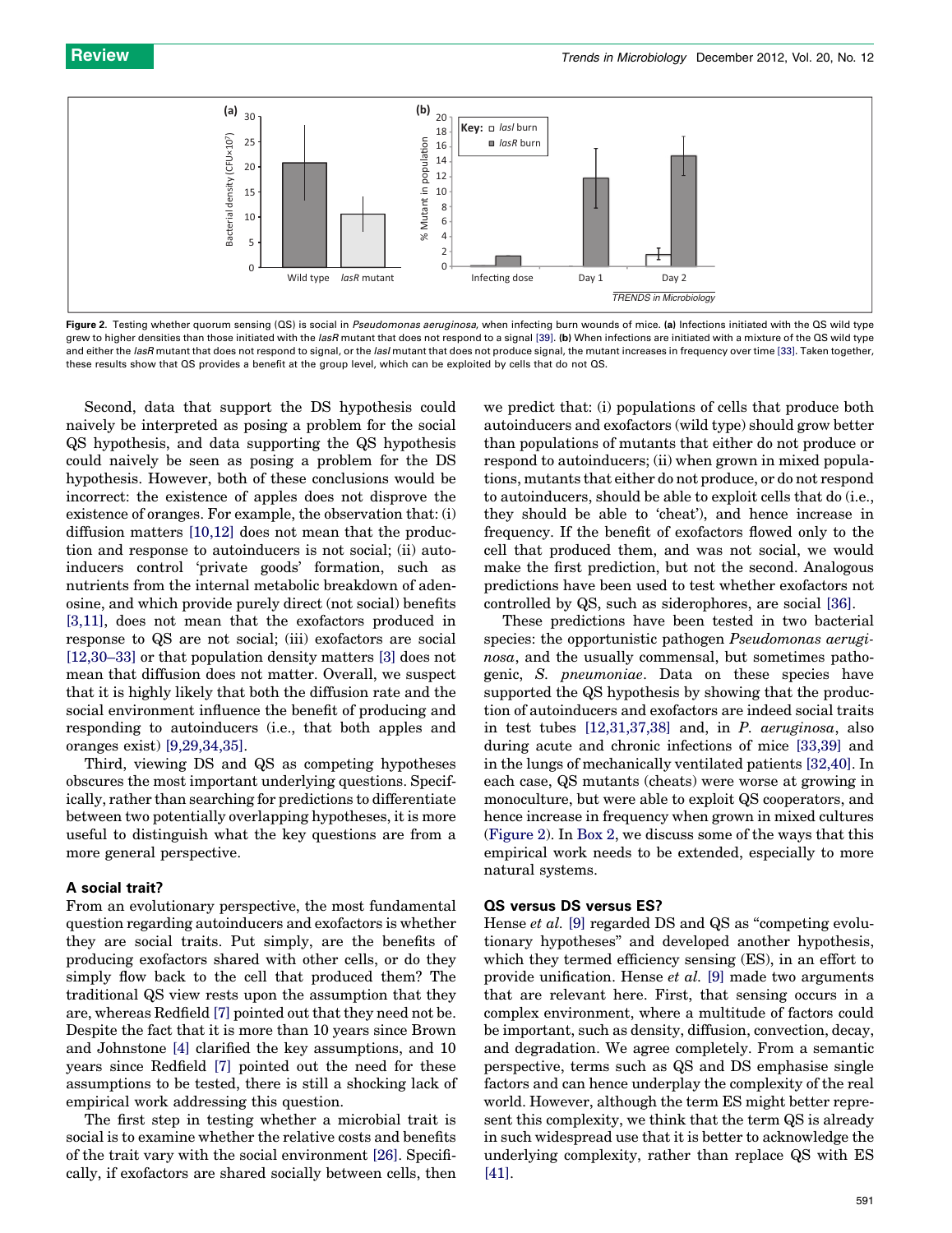# <span id="page-6-0"></span>Box 2. Extending the tests of sociality of QS

First, studies are required on a greater range of species. To date, empirical tests of whether the autoinducers and exofactors are social have been restricted to only two species, P. aeruginosa and S. pneumoniae, limiting the generality of any conclusions.

Second, there are several finer level predictions from social evolution and signalling theory that can be made and tested. For example: (i) the production of exofactors should provide a greater benefit at higher cell densities [\[3,28,65\];](#page-7-0) (ii) the production of exofactors should provide a lower (direct and indirect) benefit at higher rates of diffusion, convection, decay, degradation, etc. [\[7,9,12,66,67\];](#page-7-0) (iii) the relative fitness of 'cheats', compared with 'cooperators' who produce and respond to autoinducers, should be higher when the cooperators are more common [\[12,33,37,68\];](#page-7-0) (iv) cheats should have a lower relative fitness at lower cell densities [\[69\],](#page-8-0) or in more viscous media [\[66\],](#page-8-0) or when populations show greater spatial aggregation/clustering [\[9\];](#page-7-0) (v) Brown and Johnstone's [\[4\]](#page-7-0) predictions could be tested with an experimental evolution approach, by varying any of the parameters involved in their four key assumptions, and testing how this influenced the relative fitness of mutants [\[37,39\]](#page-8-0); (vi) if mutants could be created with a more variable response, then we would predict that the extent of response would correlate with their growth rate in monoculture, relative fitness in mixed cultures (with other strains), and the growth of the other strain in mixed cultures [\[70\]](#page-8-0); (vii) can the distribution of natural mutants,

Hense et al.'s [\[9\]](#page-7-0) second argument was that QS was dependent upon ''group fitness benefits'' and that DS depended only upon ''individual fitness benefits''. However, it can be misleading to dichotomise benefits at the levels of the group versus the individual, because natural selection does not dichotomise between these two extremes. The general result from evolutionary theory is that natural selection will lead to organisms that behave as if they are trying to maximise their inclusive fitness, which includes both direct consequences to the individual and indirect consequences to other members of the group, weighted by genetic relatedness [\(Box](#page-2-0) 1). This result holds for both social and non-social traits.

By contrast, we would only expect individuals to maximise individual (personal) or group fitness in extreme



Figure 3. The individual and the group. Shown is the level of a cooperative trait, such as the amount of an exofactor produced, plotted against the relatedness (r) between interacting cells. The different lines show the optimal strategy from the perspective of an individual's personal fitness (broken red line), inclusive fitness (unbroken black line), and group fitness (dotted red line). Natural selection will lead to the evolutionarily stable (unbeatable) strategy being that which maximises inclusive fitness (i.e., the unbroken black line). We would only expect natural selection to lead to maximisation of personal or group fitness in extreme cases where  $r = 0$  or 1, respectively.

that either do not produce or do not respond to autoinducers [\(Table](#page-4-0) [2\)](#page-4-0), be explained by variation in the social environment?

Third, empirical studies are required in environments in which the species has evolved. Laboratory liquid cultures could lead to artificially high population densities that would give misleading results, and although mice and human lungs represent more natural environments than test tubes, they are not the primary environment for P. aeruginosa. As well as measuring the costs and benefits of traits in more natural environments, it is necessary to determine the structure of natural populations, such as relatedness, density, and degree of clustering [\[9,71\]](#page-7-0).

A related issue here is that different methodologies have different uses. For example, controlled experiments in test tubes or 'engineered landscapes' are useful because they facilitate precise experimental control [\[3,72\]](#page-7-0). This can be especially useful for investigating mechanistic questions. By contrast, if we are interested in investigating the selective forces that have favoured traits, then it is key to carry out the experiments in as natural an environment as possible, even though this may reduce the possibility for experimental manipulation. Often the best approach will be to combine methodologies.

Fourth, much previous work is based on intentionally simplistic descriptions of the underlying biology. Both theoretical models and empirical studies need to incorporate the biological complexities of different systems [\(Box](#page-7-0) 3).

cases. Specifically, at one extreme, if relatedness equals zero  $(r = 0)$ , then individuals do not value the fitness of the other members in their group because they are completely unrelated to them, and so would be selected to maximise their personal fitness [\[18\].](#page-7-0) Alternatively, at the other extreme, if relatedness  $(r)$  equals 1, then individuals are genetically identical, thus value equally their own fitness and that of the other members in their group, and are selected to maximise group fitness (as, e.g., is the case with the different cells in complex multicellular organisms such as animals) [\[27\]](#page-7-0). These two extreme cases do not contradict inclusive fitness theory – instead, it is that maximisation of inclusive fitness also leads to maximisation of personal fitness when  $r = 0$ , and maximisation of group fitness when  $r = 1$  (Figure 3).

The point here is that the general theory of adaptation is that individuals will be selected to maximise their inclusive fitness [\(Box](#page-2-0) 1), and that maximisation of personal or group fitness will only occur in extreme cases which cannot be expected to be generally applicable. Consequently, the distinction between QS and DS, and their unification with QS, does not link to how natural selection operates. Another way of looking at this is that QS theory makes no specific assumption about relatedness, which could therefore be anything from zero to unity or, in the absence of social interactions, undefined (equivalent to  $r = 0$ ). Put simply, there is no gap between DS and QS to be occupied by hypotheses like ES. Furthermore, their verbal model of ES [\[9\]](#page-7-0) corresponds to the QS scenario as previously modelled mathematically by Brown and Johnstone [\[4\]](#page-7-0). Consequently, the ES hypothesis could be considered a red herring.

#### Concluding remarks

To conclude, our main aim has been to show that treating QS and DS as competing hypotheses can lead to confusion and hinder progress. A major reason for this is that, in many cases, we would expect interactions between cells to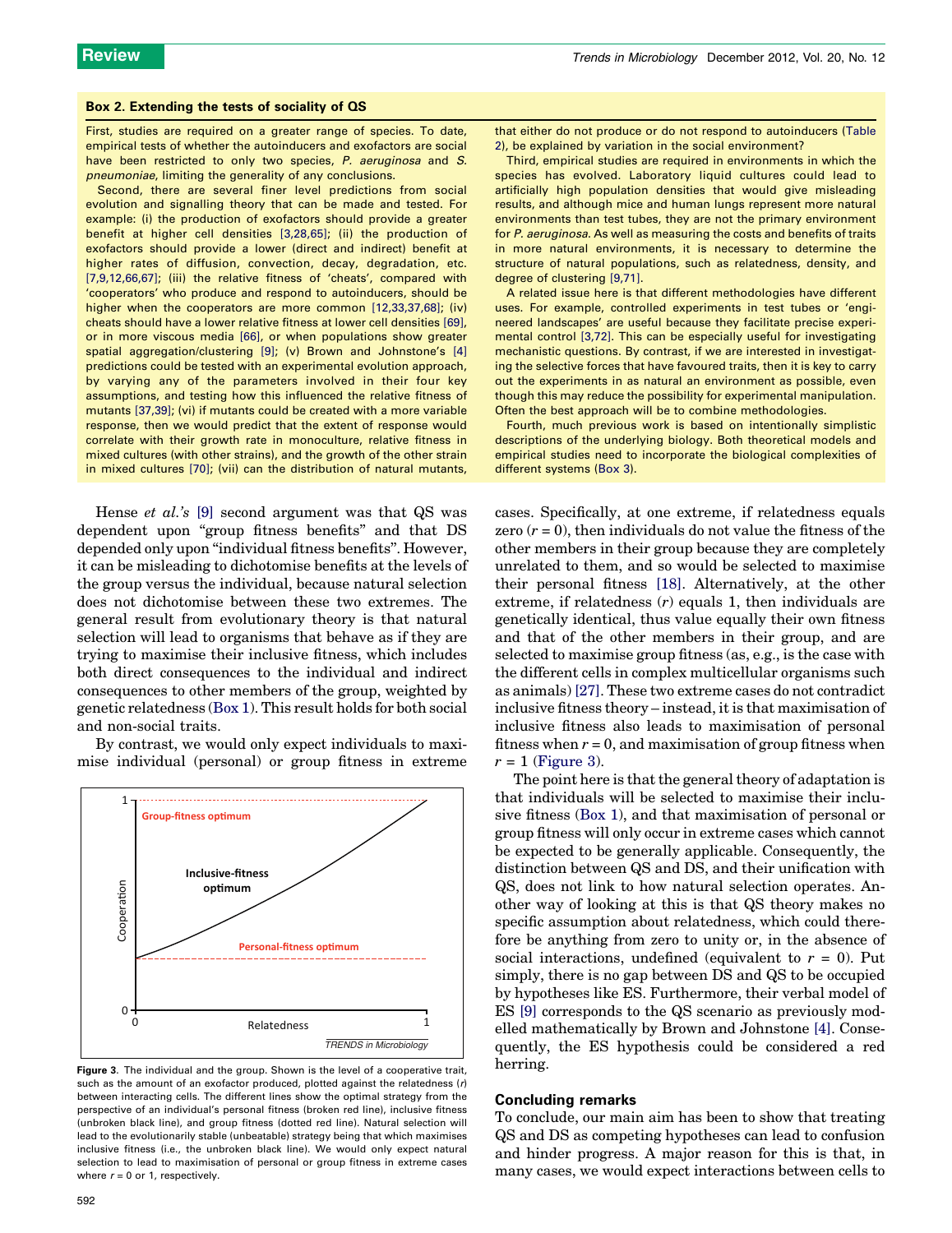# <span id="page-7-0"></span>Box 3. Outstanding questions

- How can we explain the variation across species in the QS system? For example, why are different and/or multiple signals used in different species, and why do signals vary in factors such as diffusion rate, degradation rate, and production cost [2,29,43]?
- What are the evolutionary consequences of autoinducer molecules having multiple functions (such as immune modulators, iron scavenging molecules, or antibiotics) or being linked to other molecules via excretion in membrane vesicles [\[73\]](#page-8-0)?
- What are the consequences of QS regulating a variety of traits, other than just simple exofactors, such as bioluminescence, conjugation, competence, sporulation, swarming, fruiting body formation, and intracellular traits [2,43]? How do the relative importance of the social environment and diffusion, or direct and indirect selection, vary across these traits? How would this alter the predictions given in [Figure](#page-3-0) 1 in main text? Why does QS negatively control some traits, such as exopolysaccharide synthesis in the plant pathogen *Pantoea stewartii* subsp. stewartii [\[74\]](#page-8-0)? Although there need not be one single explanation that applies to all traits controlled by autoinduction [\[34,41\]](#page-8-0), is it possible to classify the uses of autoinduction into similar 'classes', such as enabling cells to 'produce public goods when this will be most efficient' or 'turn off virulence factors when they would cause too much damage', etc.?
- What are the consequences of cells being confined in small spaces for all or part of their life cycle, such as when Staphylococcus aureus is internalised within host endosomes. or when P. syringae is initiating aggregations on leaves [10,75]? Do interactions become social as soon as there is  $>1$  cell within an area? Are exofactors shared more or less when cells are confined in small spaces? Do cells need to respond to variation in the extent of sociality within their life cycle? Does being in a biofilm change things [\[76\]?](#page-8-0)
- Do interactions across species via autoinducer molecules represent cooperative signalling between species, that benefits individuals of both species, or individuals of one species exploiting the other [6]?

be social, but that diffusion would also matter. Consequently, to treat QS and DS as competing hypotheses would be incorrect, and hence force workers into conceptual errors. Empirical data supports the importance of both social interactions and diffusion rates, although this work is still in its infancy ([Boxes](#page-6-0) 2 and 3). Furthermore, as well as DS and ES, many other hypotheses have been suggested to compete or unite with QS, ranging from positional sensing to cumulative gradient sensing [\[41\]](#page-8-0). These other hypotheses generally emphasise a single selective factor, that can be important in social interactions, and thus just as with DS, it is misleading to think of them as diametrically opposed competing hypotheses. Instead, it is more useful to emphasise that multiple factors are potentially at play, especially when interactions are social.

#### Acknowledgements

This paper was inspired by comments on Darch et al. [3] by two anonymous referees. We thank Pete Greenberg, Eric Pollitt, Ben Raymond, Rosie Redfield, Martin Schuster, Joan Strasman, and two anonymous referees for comments; the Royal Society, Natural Environment Research Council (NERC), and European Research Council (ERC) for funding.

#### References

- 1 Henke, J.M. and Bassler, B.L. (2004) Bacterial social engagements. Trends Cell Biol. 14, 648–656
- 2 Williams, P. et al. (2007) Look who's talking: communication and quorum sensing in the bacterial world. Philos. Trans. R. Soc. Lond. B: Biol. Sci. 362, 1119–1134
- 3 Darch, S.E. et al. (2012) Density-dependent fitness benefits in quorumsensing bacterial populations. Proc. Natl. Acad. Sci. U.S.A. 109, 8259– 8263
- 4 Brown, S.P. and Johnstone, R.A. (2001) Cooperation in the dark: signalling and collective action in quorum-sensing bacteria. *Proc. R.* Soc. Lond. B: Biol. Sci. 268, 961–965
- 5 Keller, L. and Surette, M.G. (2006) Communication in bacteria: an ecological and evolutionary perspective. Nat. Rev. Microbiol. 4, 249– 258
- 6 Diggle, S.P. et al. (2007) Evolutionary theory of bacterial quorum sensing: when is a signal not a signal? Philos. Trans. R. Soc. Lond. B: Biol. Sci. 362, 1241–1249
- 7 Redfield, R.J. (2002) Is quorum sensing a side effect of diffusion sensing? Trends Microbiol. 10, 365–370
- 8 Shompole, S. et al. (2003) Biphasic intracellular expression of Staphylococcus aureus virulence factors and evidence for Agrmediated diffusion sensing. Mol. Microbiol. 49, 919–927
- 9 Hense, B.A. et al. (2007) Does efficiency sensing unify diffusion and quorum sensing? Nat. Rev. Microbiol. 5, 230–239
- 10 Dulla, G. and Lindow, S.E. (2008) Quorum size of Pseudomonas syringae is small and dictated by water availability on the leaf surface. Proc. Natl. Acad. Sci. U.S.A. 105, 3082–3087
- 11 Boedicker, J.Q. et al. (2009) Microfluidic confinement of single cells of bacteria in small volumes initiates high-density behavior of quorum sensing and growth and reveals its variability. Angew. Chem. Int. Ed. 48, 5908–5911
- 12 Yang, J. et al. (2010) Signal diffusion and the mitigation of social exploitation in pneumococcal competence signalling. Proc. R. Soc. Lond. B: Biol. Sci. 277, 2991–2999
- 13 Shapiro, J.A. (1998) Thinking about bacterial populations as multicellular organisms. Annu. Rev. Microbiol. 52, 81–104
- 14 Maynard Smith, J. (1964) Group selection and kin selection. Nature 201, 1145–1147
- 15 Williams, G.C. (1966) Adaptation and Natural Selection, Princeton University Press
- 16 Dawkins, R. (1976) The Selfish Gene, Oxford University Press
- 17 Fisher, R.A. (1930) The Genetical Theory of Natural Selection, Clarendon
- 18 Hamilton, W.D. (1964) The genetical evolution of social behaviour, I & II. J. Theor. Biol. 7, 1–52
- 19 Maynard Smith, J. and Harper, D. (2003) Animal Signals, Oxford University Press
- 20 Searcy, W.A. and Nowicki, S. (2005) The Evolution of Animal Communication, Princeton University Press
- 21 Lehmann, L. and Keller, L. (2006) The evolution of cooperation and altruism. A general framework and classification of models. J. Evol. Biol. 19, 1365–1378
- 22 West, S.A. et al. (2007) Evolutionary explanations for cooperation. Curr. Biol. 17, R661–R672
- 23 Bradbury, J.W. and Vehrencamp, S.L. (2011) Principles of Animal Communication, (2nd edn), Sinauer Associates
- 24 Brookfield, J.E.Y. (1998) Quorum sensing and group selection. Evolution 52, 1263–1269
- 25 Grafen, A. (1985) A geometric view of relatedness. Oxford Surv. Evol. Biol. 2, 28–89
- 26 West, S.A. et al. (2006) Social evolution theory for microbes. Nat. Rev. Microbiol. 4, 597–607
- 27 Gardner, A. and Grafen, A. (2009) Capturing the superorganism: a formal theory of group adaptation. J. Evol. Biol. 22, 659–671
- 28 Rosenberg, E. et al. (1977) Cell density-dependent growth of Myxococcus xanthus on casein. J. Bacteriol. 129, 770–777
- 29 Pai, A. and You, L. (2009) Optimal tuning of bacterial sensing potential. Mol. Syst. Biol. 5, 286
- 30 Diggle, S.P. et al. (2007) The Pseudomonas aeruginosa 4-quinolone signal molecules HHQ and PQS play multi-functional roles in quorum sensing and iron entrapment. Chem. Biol. 14, 87–96
- 31 Sandoz, K.M. et al. (2007) Social cheating in Pseudomonas aeruginosa quorum sensing. Proc. Natl. Acad. Sci. U.S.A. 104, 15876–15881
- 32 Kohler, T. et al. (2009) Cooperation and virulence of clinical Pseudomonas aeruginosa populations. Proc. Natl. Acad. Sci. U.S.A. 106, 6339–6344
- 33 Rumbaugh, K.P. et al. (2009) Quorum sensing and the social evolution of bacterial virulence. Curr. Biol. 19, 341–345